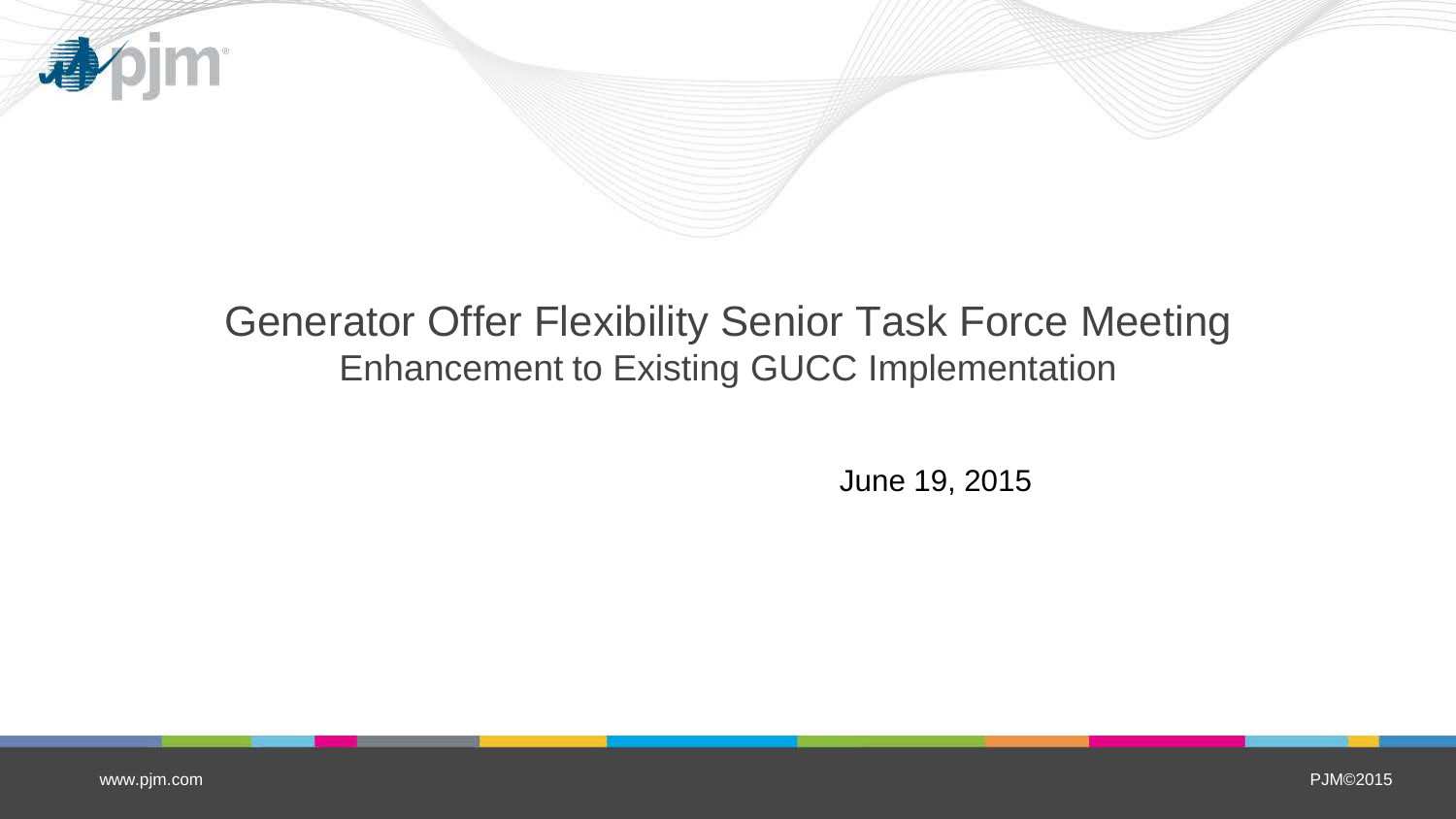

- Enhance current GUCC Implementation as a near term solution to allow offer curve updates until full implementation can be developed and deployed.
- Would replace current GUCC implementation
- Potential for Winter 2015/16 implementation
- Process would be available 365 days, not just during Cold or Hot Weather Alerts. Effective until replaced with long term solution.
- Request member feedback with respect to benefit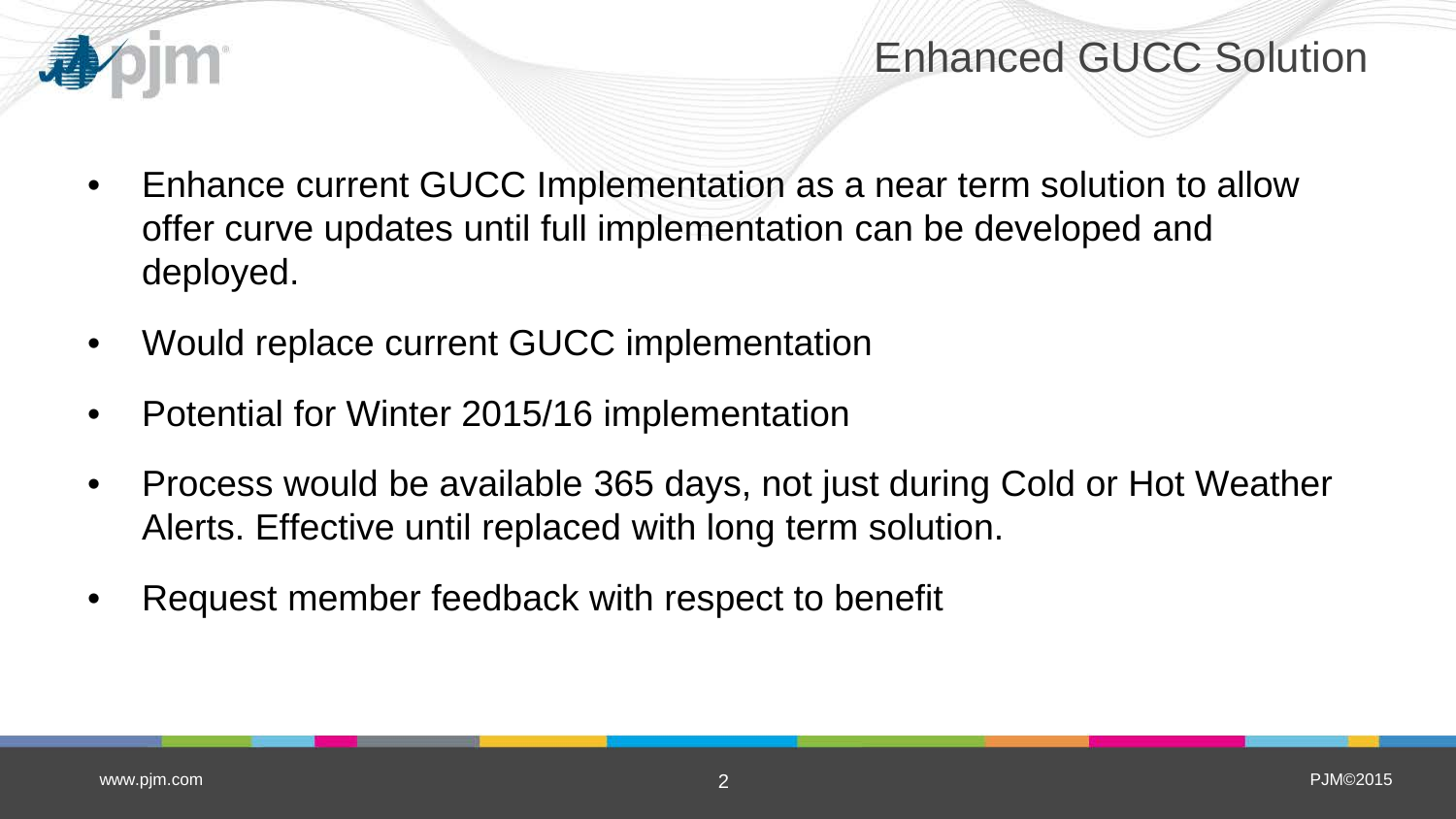

## Day Ahead/RAC Impact

- No change to current Day Ahead (DA) market rules
- No change to current DA schedule submittal rules
- No change to current Rebid/RAC process
- Hourly offer curve updates not implemented for DA market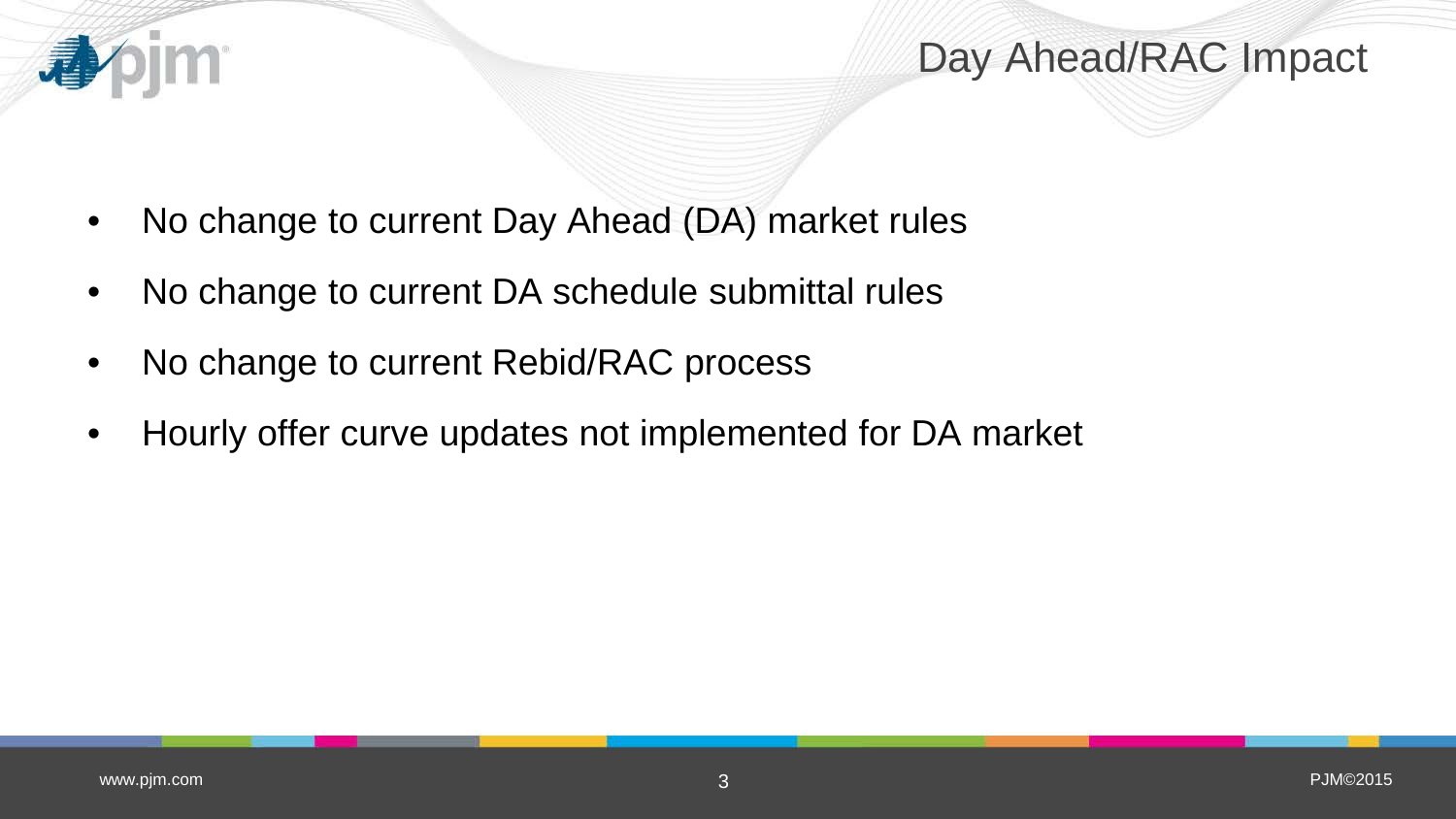

Real Time

- Allow offer curve information (price and cost schedules) to be updated for the operating day on a 3 hour forward basis.
- Applies to all generation resources.
- Hourly updates would only be allowed for schedules made available by noon the day before the operating day or close of the rebid period.
	- Resources committed in DA or RAC: offer curve information can only be updated for hours after the last committed hour
	- Resources **not** committed in DA or RAC: allowed to update offer curve information during the operating day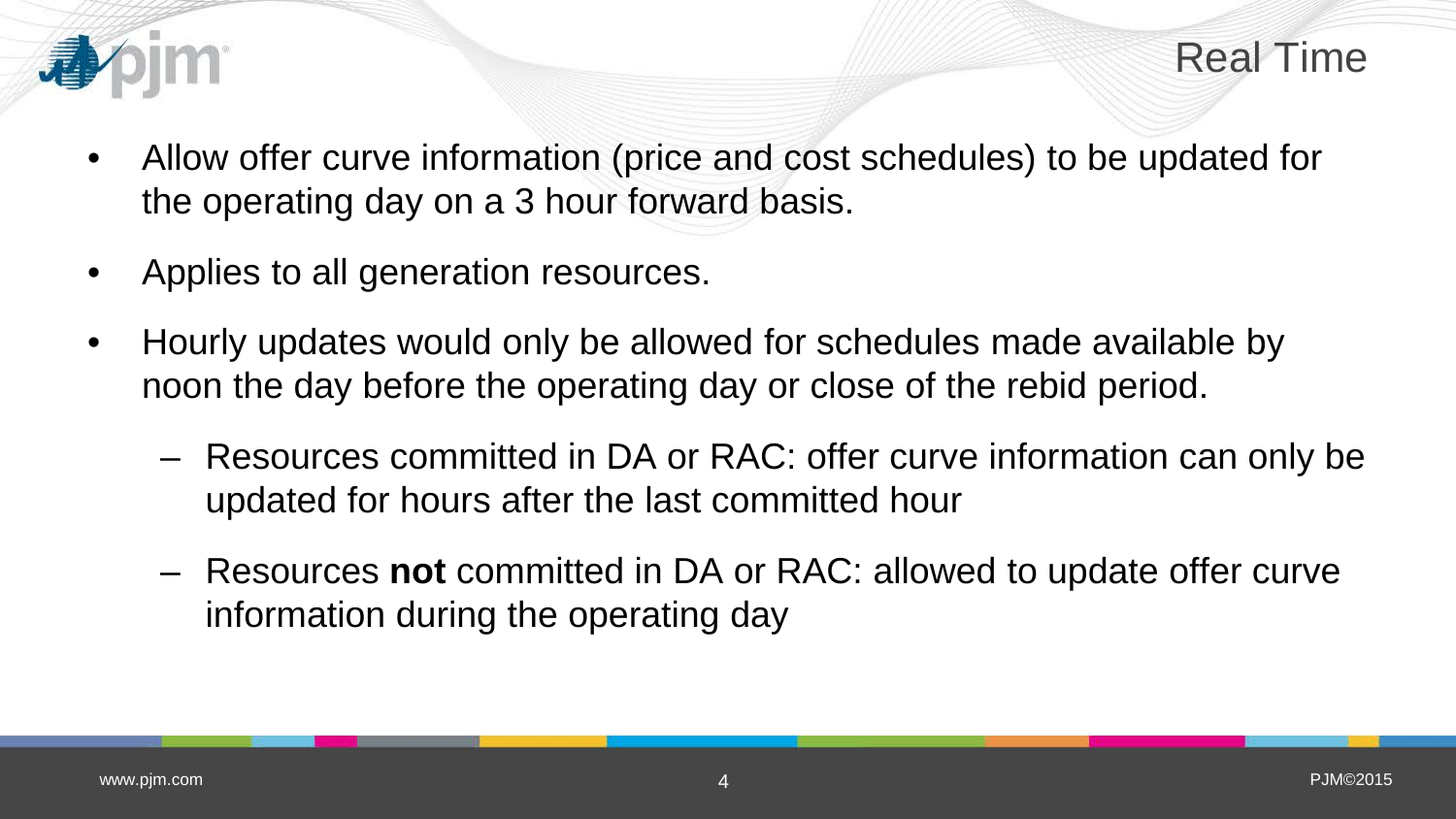

Real Time

- If a resource is not committed in DA/RAC and is committed in real time, the unit cannot update its offer curve information until after the unit is released
- Timing to update offer curve information in real time will be similar to current GUCC schedule availability update
	- Can only change offer curve three plus hours in advance of operating hour



• Evaluate if lock out period can be reduced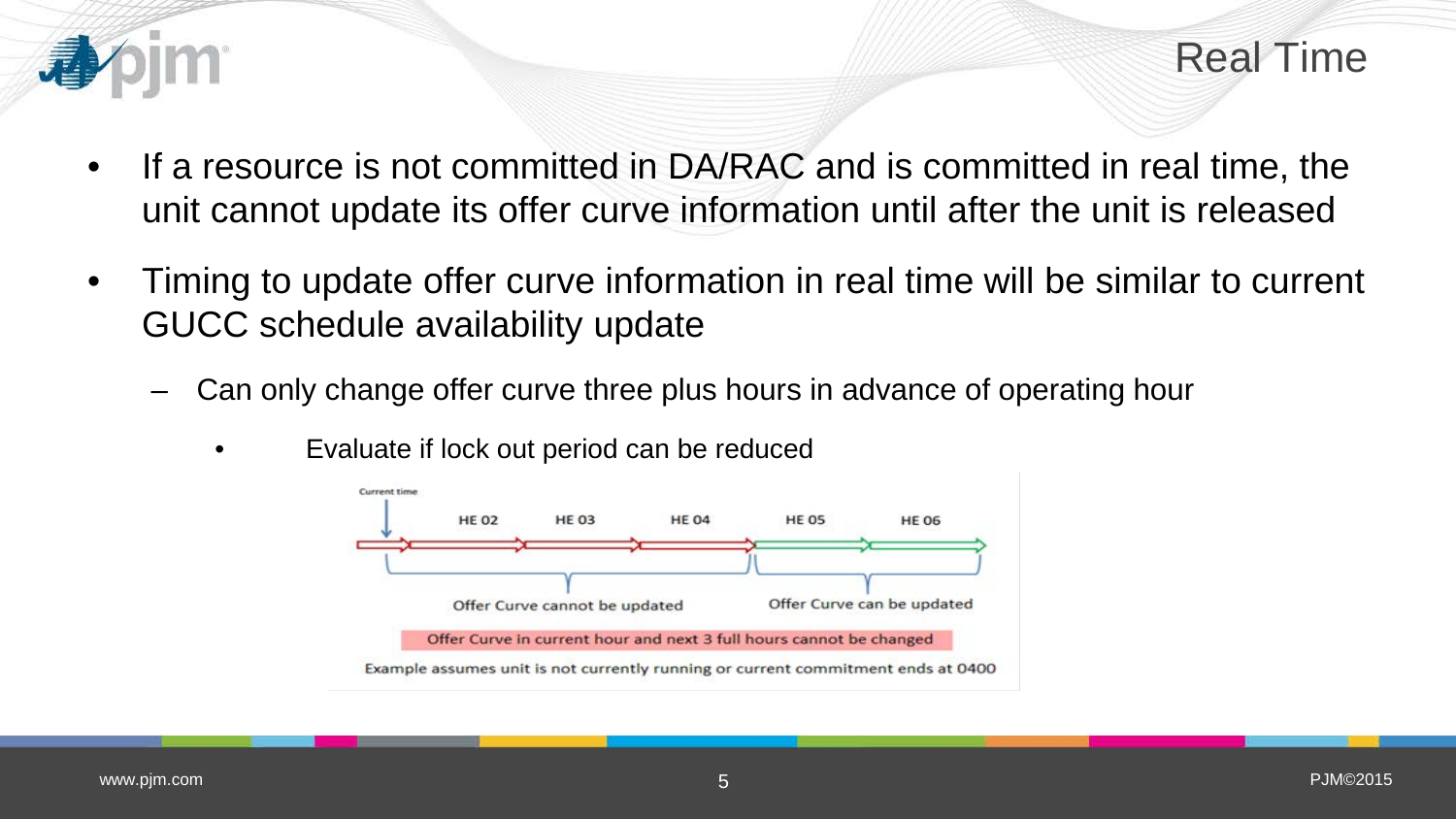

## Current Cost Switching Process Timeline

Current decision to Use Cost Schedule in Real time would be eliminated (1800-2100)

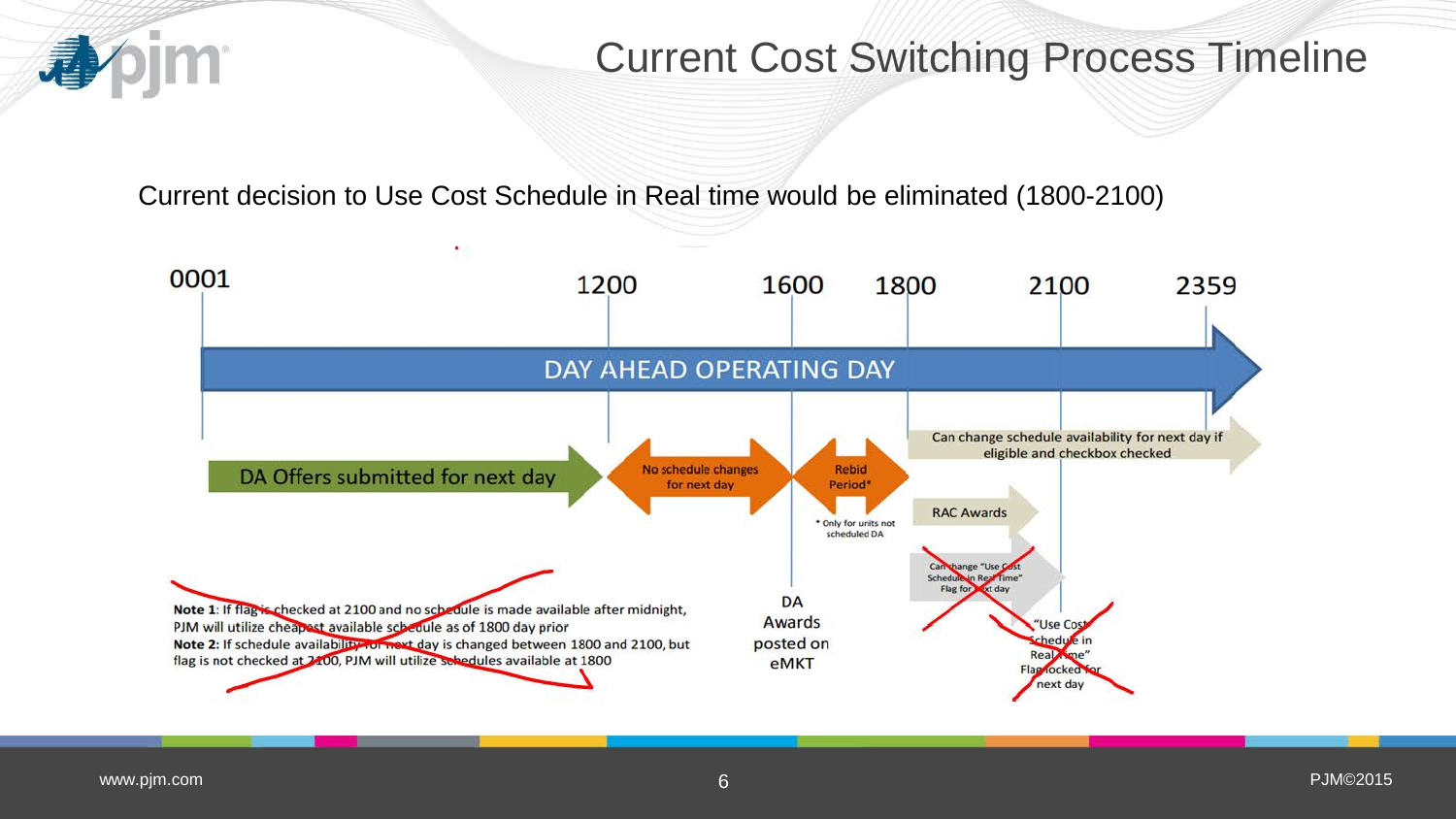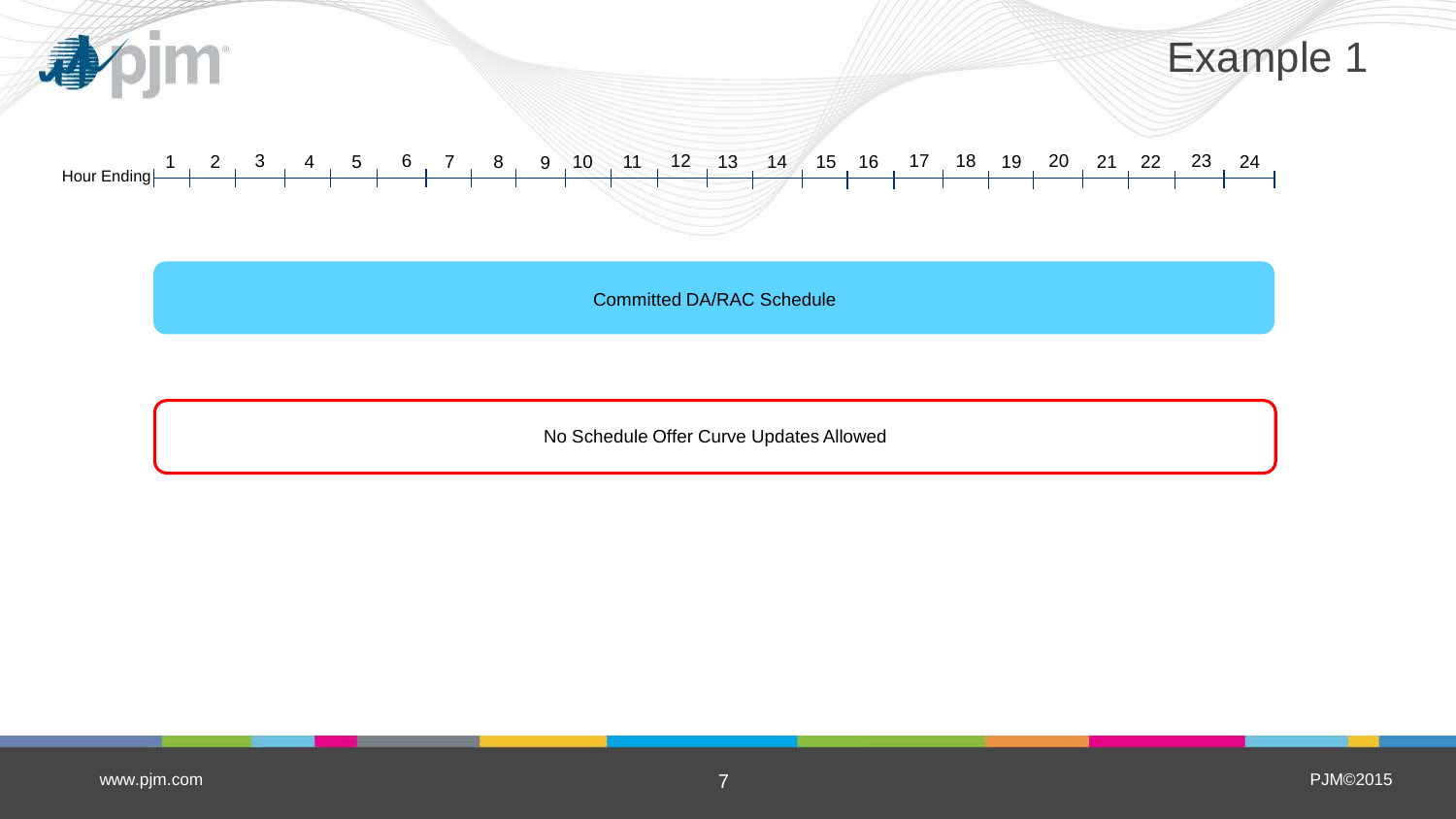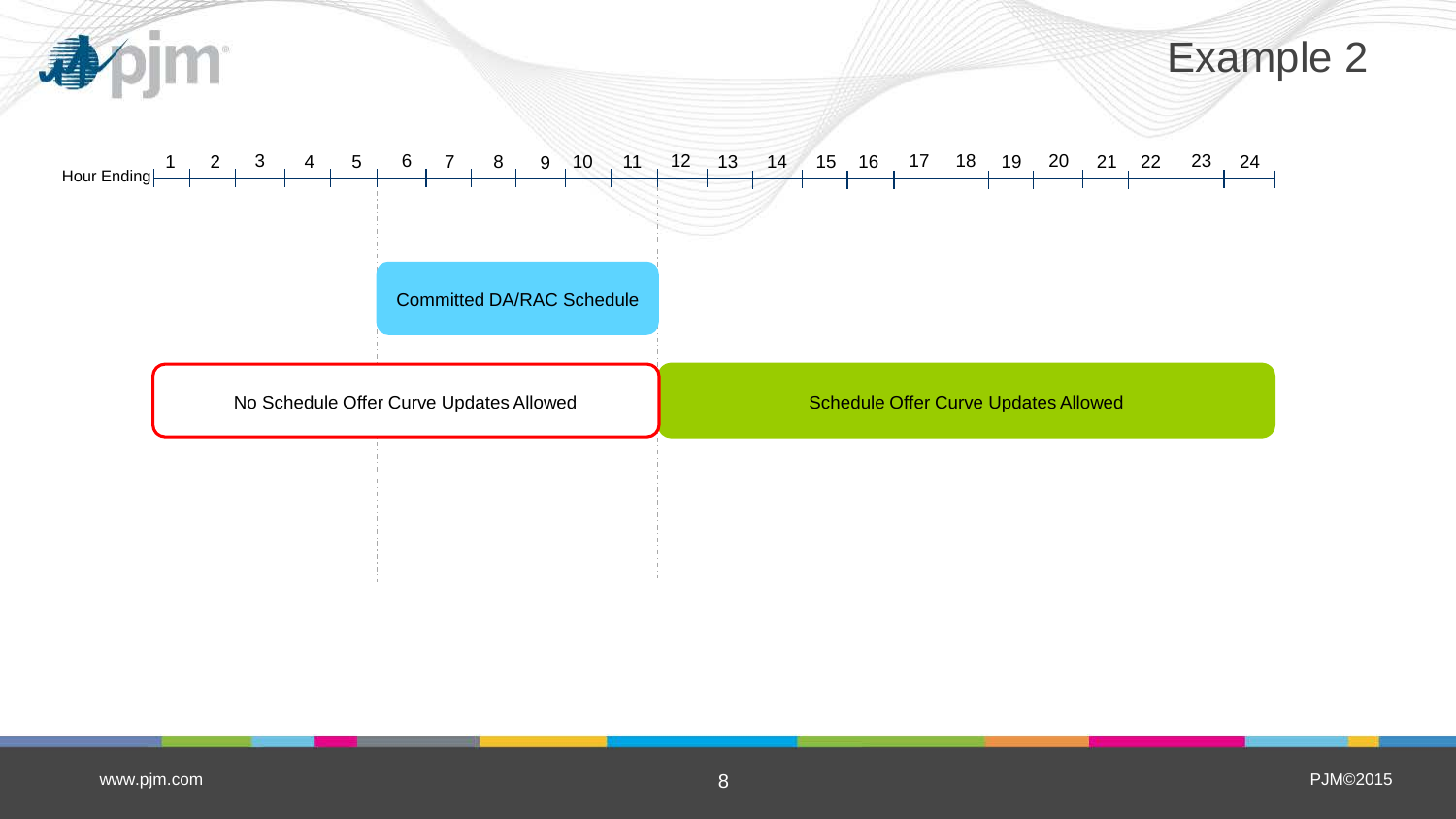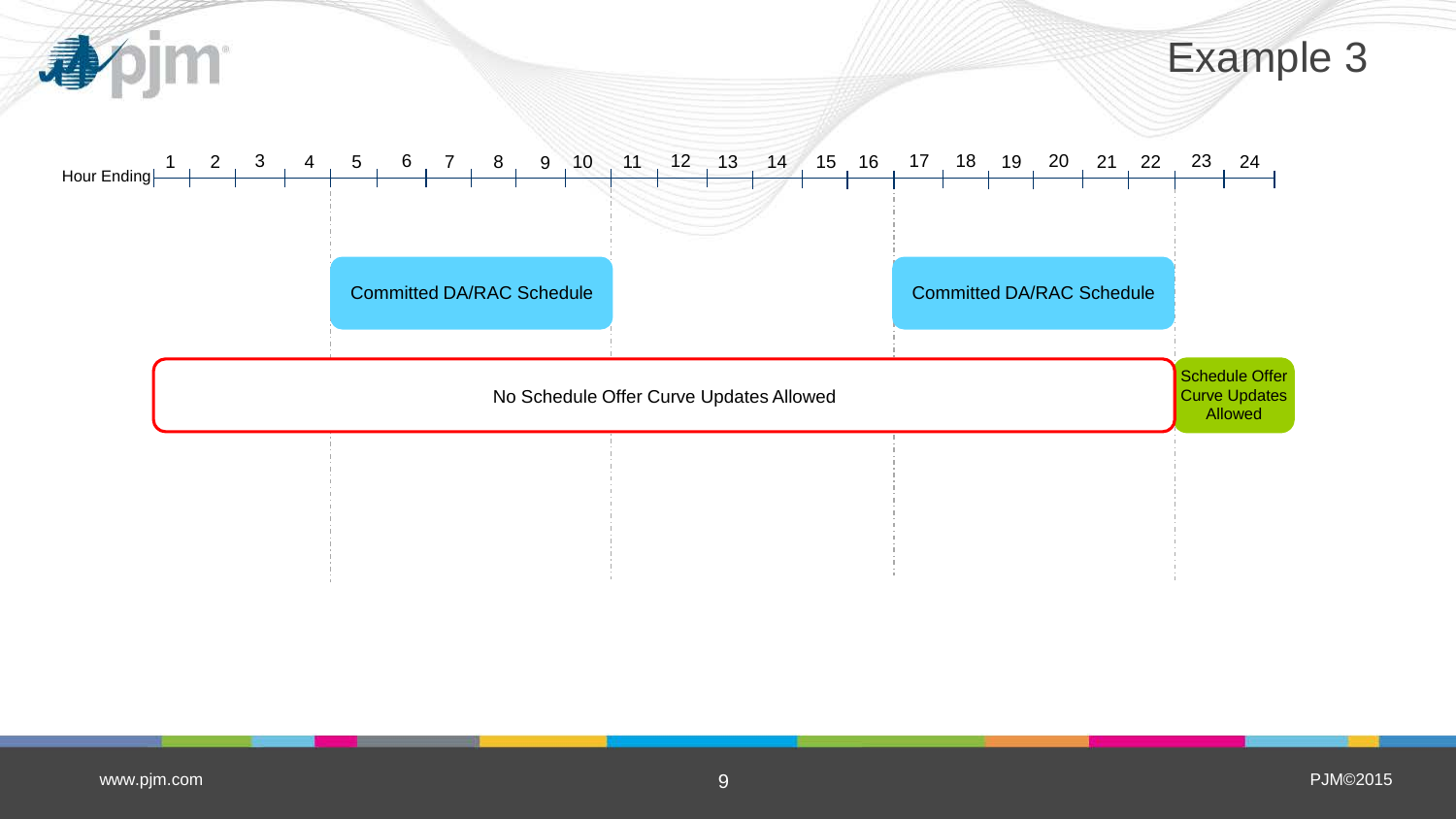

Schedule Offer Curve Updates Allowed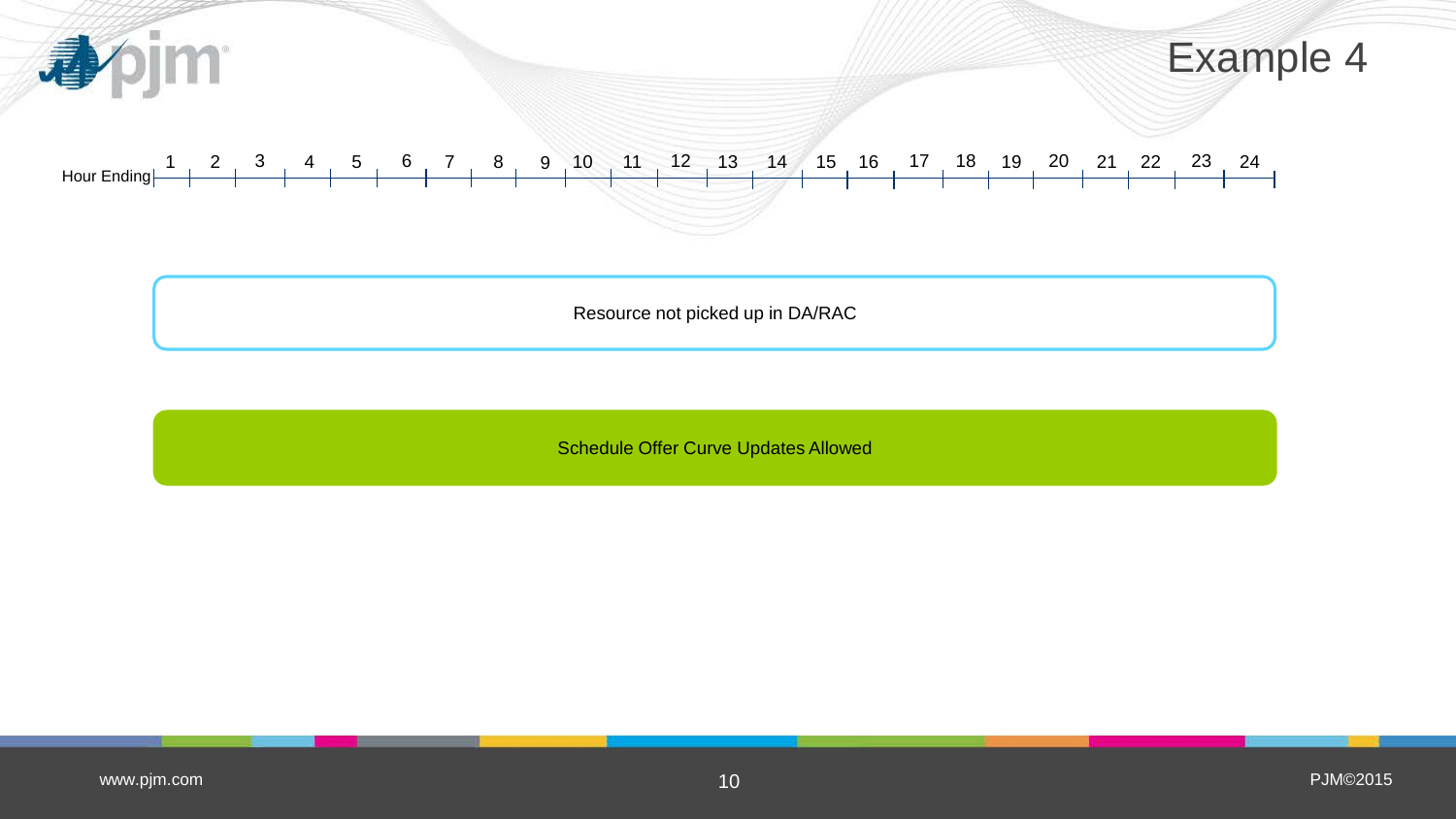

Once the resource is released, schedule offer curve for the next 3 hours cannot be changed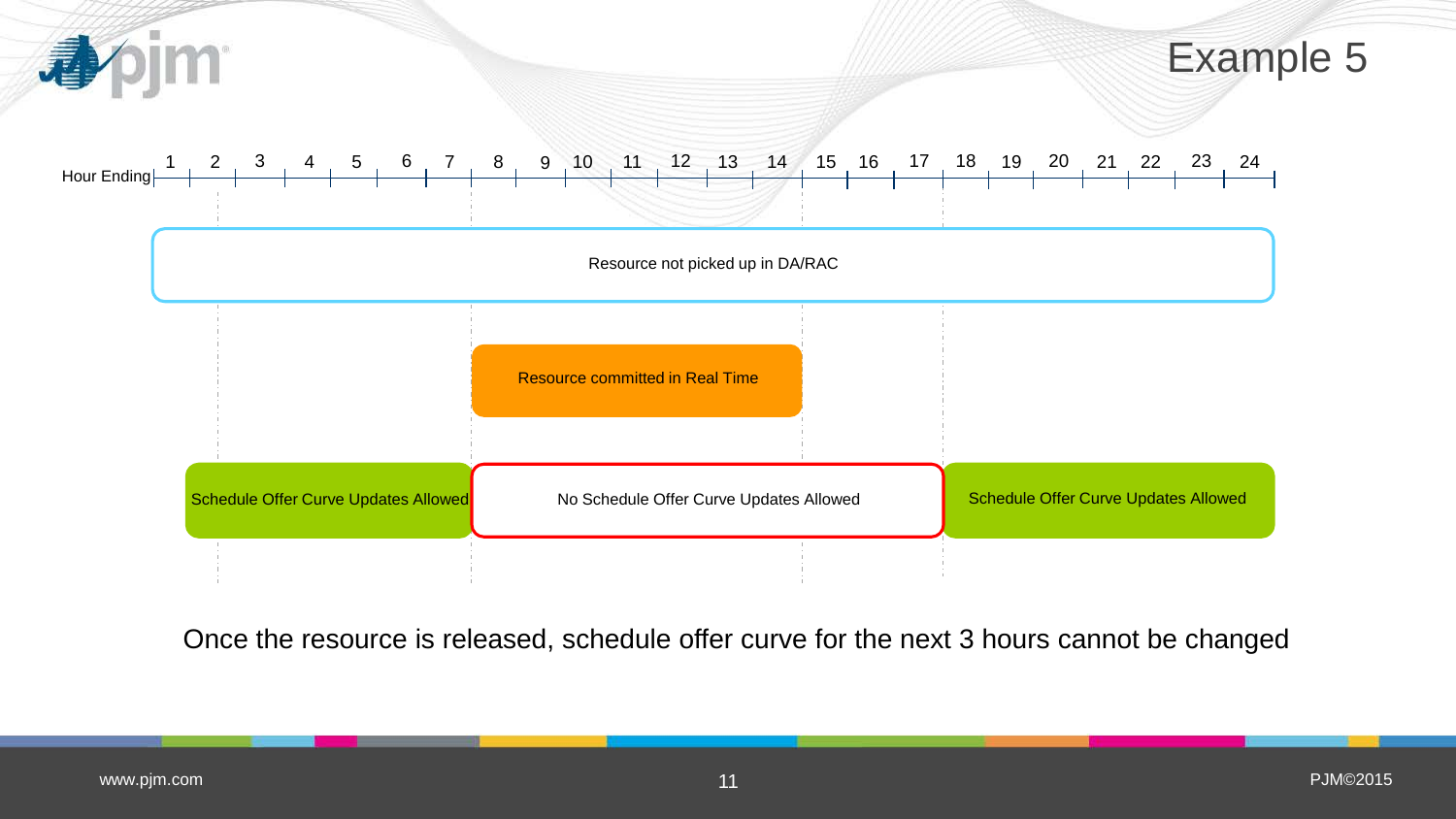

## Proposal Comparison

|                                                                            | <b>GUCC</b>                                                                                                                            | <b>Proposed Solution</b>                                                                                       |
|----------------------------------------------------------------------------|----------------------------------------------------------------------------------------------------------------------------------------|----------------------------------------------------------------------------------------------------------------|
| Must make decision to use by:                                              | 1800-2100 day before operating day                                                                                                     | Any point up to three hours prior to<br>operating hour                                                         |
|                                                                            | <b>Cost Schedules Only</b><br>(Price schedule becomes unavailable)                                                                     | <b>Cost and Price Schedules</b>                                                                                |
| <b>Schedules Affected</b>                                                  | Any cost schedule can be set to<br>available; however, only one available<br>cost schedule per energy fuel type per<br>hour is allowed | Only schedules made available by noon<br>(or end of rebid period for units not<br>committed DA) may be updated |
| Update Type                                                                | <b>Schedule Availability</b>                                                                                                           | Offer Curve, Startup and No Load Costs                                                                         |
| <b>Update Periodicity</b>                                                  | Current hour $+3$                                                                                                                      | Same                                                                                                           |
| Earliest update for DA/RAC committed<br>units                              | After last committed hour                                                                                                              | Same                                                                                                           |
| Earliest update for Real Time<br>committed units (No DA/RAC<br>commitment) | Prior to commitment and after released Same                                                                                            |                                                                                                                |